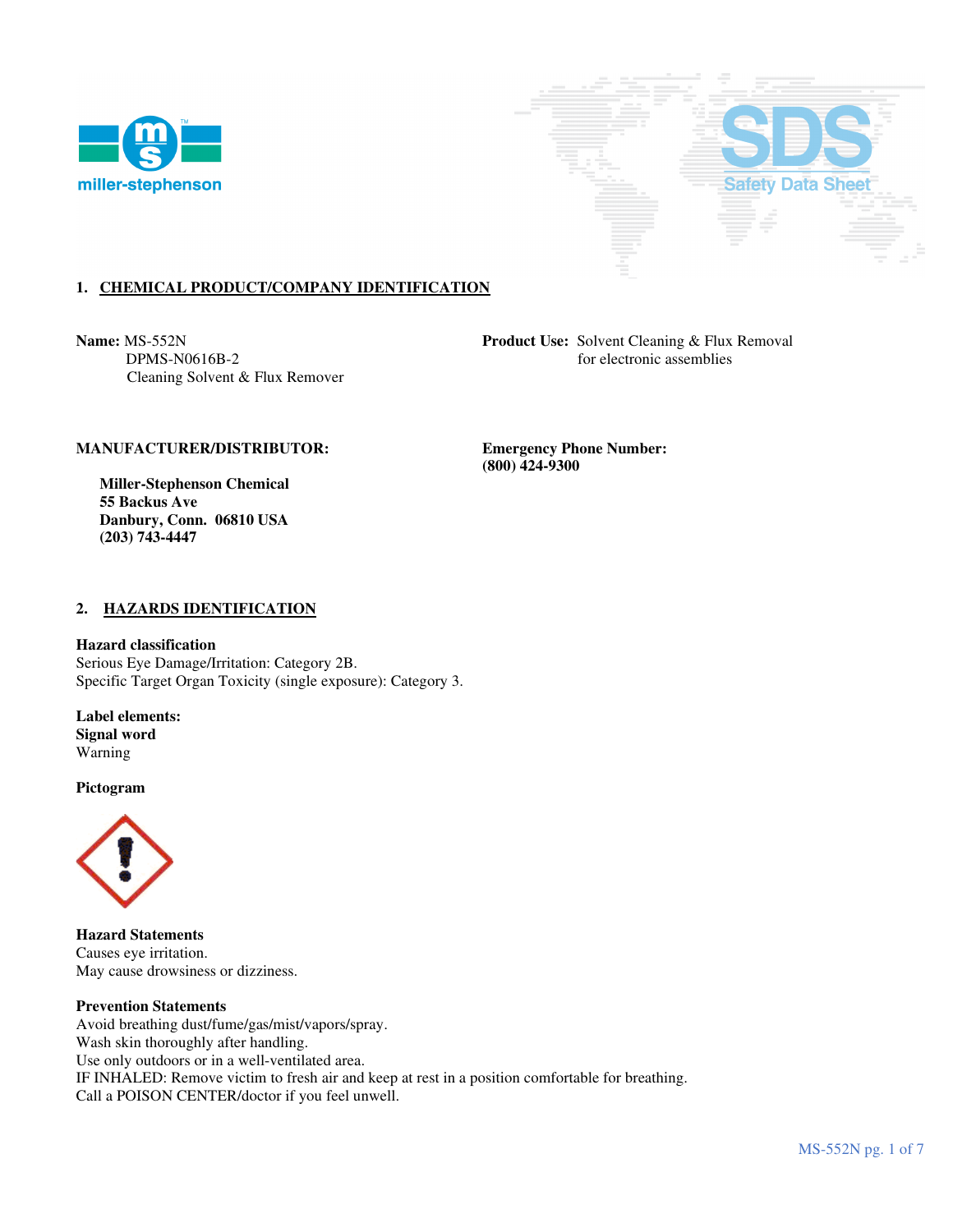IF IN EYES: Rinse cautiously with water for several minutes. Remove contact lenses, if present and easy to do. Continue rinsing. If eye irritation persists: Get medical advice/ attention.

Store in a well-ventilated place. Keep container tightly closed.

Dispose of contents/ container to an approved waste disposal plant.

#### **Other Hazards**

In use, may form flammable/explosive vapor-air mixture. Vapors are heavier than air and can cause suffocation by reducing oxygen available for breathing. Misuse or intentional inhalation abuse may lead to death without warning symptoms, due to cardiac effects. Rapid evaporation of the product may cause frostbite.

#### **3. INGREDIENTS**

| <b>Material</b> (s)                                 | CAS No.     | Approximate $\%$ |
|-----------------------------------------------------|-------------|------------------|
| 1, 1, 1, 2, 2, 3, 4, 5, 5, 5 - Decard u or opentane | 138495-42-8 | $25 - 35$        |
| Trans, 1, 2-Dichloroethylene                        | 156-60-5    | $65 - 75$        |

### **4. FIRST AID MEASURES**

**Inhalation:** Remove patient to fresh air. If not breathing, give artificial respiration. Get medical attention if symptoms occur.

**Eye:** Immediately, flush with large amounts of water for at least 15 minutes, lifting eyelids until no evidence of the chemical remains. Remove contact lenses, if present and easy to do. Continue to rinse. Get medical attention.

**Skin:** Wash skin with plenty water after contact. Remove contaminated clothing and shoes. Wash contaminated clothing and clean shoes before use. Get medical attention.

**Oral:** DO NOT induce vomiting without medical advice. Rinse mouth thoroughly with water. Never give anything by mouth to an unconscious person. Get medical attention if symptoms occur.

**Most important symptoms/effects, acute and delayed:** May cause cardiac arrhythmia.

Skin contact may provoke the following symptoms: Dermatitis, Discomfort, Pain, Superficial burning sensation, Redness, Rash, Itching, Swelling of tissue, Irritation

Eye contact may provoke the following symptoms: Irritation, Tearing, Discomfort, Redness

Effects of breathing high concentrations of vapor may include: Tiredness, Drowsiness, confusion, Dizziness, central nervous system effects, Convulsions.

Adverse effects from repeated inhalation may include central nervous system effects

Aspiration may cause pulmonary edema and pneumonitis.

Causes eye irritation. May cause drowsiness or dizziness.

**Notes to Physician:** Because of possible disturbances of cardiac rhythm, catecholamine drugs, such as epinephrine, that may be used in situations of emergency life support should be used with special caution.

## **5. FIRE FIGHTING MEASURES**

**Flash Point:** Does not flash. **Test Method:** Pensky-Martens closed cup

**Suitable Extinguishing Media:** Water spray, Alcohol-resistant foam, Dry chemical, Carbon dioxide (CO2)

**Unsuitable extinguishing media:** None known.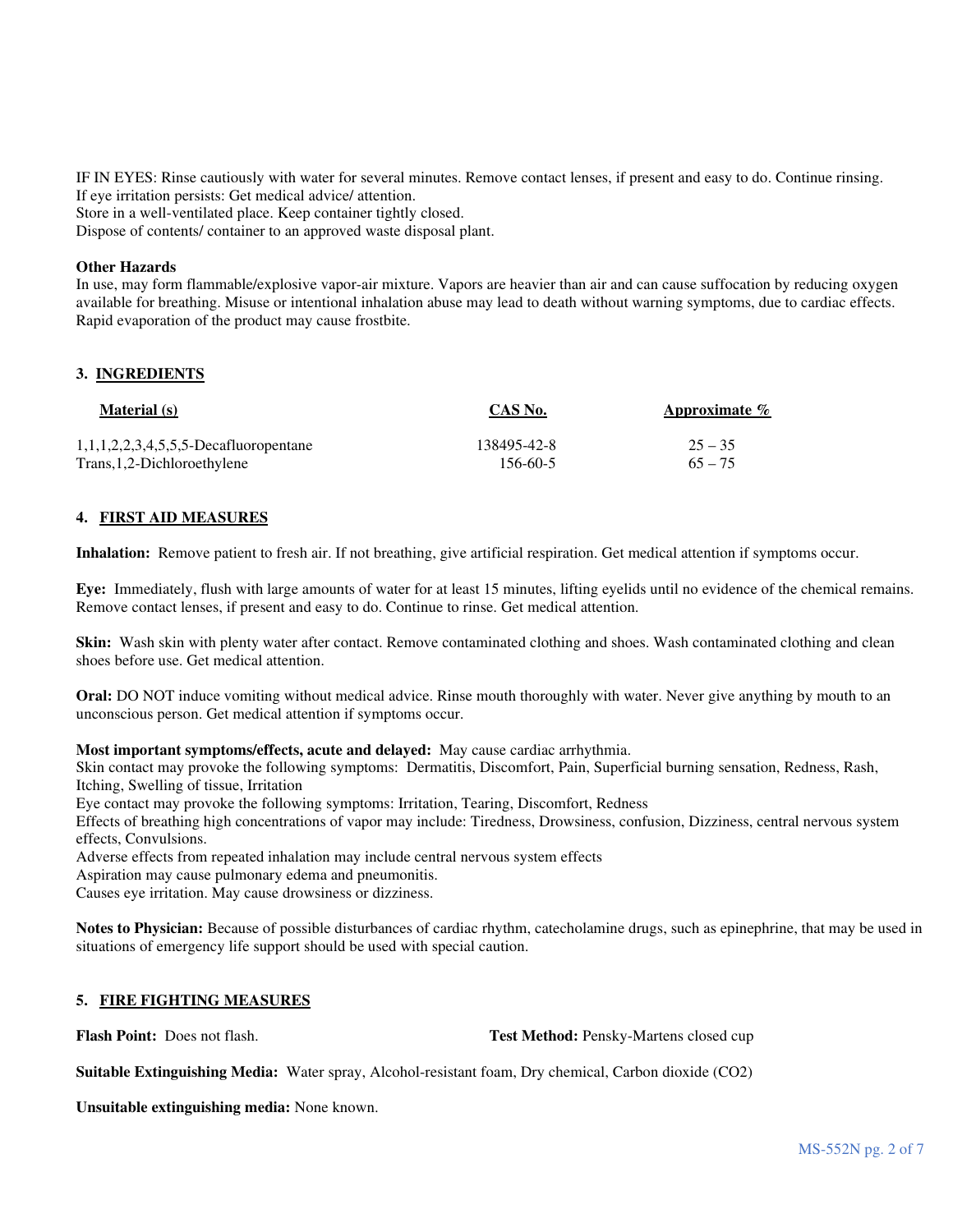**Special hazards:** Vapors may form explosive mixture with air. Exposure to combustion products may be a hazard to health.

**Hazardous combustion products:** Hydrogen fluoride, Fluorine compounds, Carbonyl fluoride, Carbon oxides, Chlorine compounds.

**Specific extinguishing methods:** Use extinguishing measures that are appropriate to local circumstances and the surrounding environment. Evacuate personnel to safe areas. Cool unopened containers with water spray.

**Special protective equipment for fire-fighters:** In the event of fire, wear self-contained breathing apparatus. Use personal protective equipment.

### **6. ACCIDENTAL RELEASE MEASURES**

**Personal precautions, protective equipment and emergency procedures:** Evacuate personnel to safe area. Use personal protective equipment.

**Environmental precautions:** If containers rupture, prevent material from entering sewers, waterways, or low areas. Should not be released into the environment. Retain and dispose of contaminated wash water. Local authorities should be advised if significant spillages cannot be contained.

**Spill Cleanup**: Contain spillage, and then collect with inert absorbent material, (e.g. sand, earth, diatomaceous earth, vermiculite) and place in container for disposal according to local / national regulations

## **7. HANDLING AND STORAGE**

**Handling:** Use in a well-ventilated area to avoid breathing vapors. Vapors are heavier than air and accumulate in low areas. Use only with adequate ventilation. Use only in an area equipped with explosion-proof exhaust ventilation if advised by assessment of the local exposure potential. Do not eat, drink, or smoke. Do not swallow. Avoid contact with skin, eyes, or clothing. Wash thoroughly after handling.

**Storage Conditions**: Store tightly sealed in a clean, dry place, and well-ventilated place. Keep away from heat and sources of ignition. Take precautionary measures against static discharges. Do not store in temperatures that exceed 115<sup>o</sup>F/46<sup>o</sup>C, because the containers could leak or rupture from pressure and expansion. Take care to prevent spills, waste and minimize release to the environment.

## **8. EXPOSURE CONTROLS/PERSONAL PROTECTION**

| <b>Exposure Limits:</b>                  | ACGIH           | <b>OSHA</b>     |
|------------------------------------------|-----------------|-----------------|
| $1,1,1,2,2,3,4,5,5,5$ -Decafluoropentane | Not Established | Not Established |
| Trans, 1, 2-Dichloroethylene             | $200$ ppm       | $200$ ppm       |

**Respiratory Protection:** General and local exhaust ventilation is recommended to maintain vapor exposures below recommended limits. Where concentrations are above recommended limits or are unknown, appropriate respiratory protection should be worn. Follow OSHA respirator regulations (29 CFR 1910.134) and use NIOSH/MSHA approved respirators. Protection provided by air purifying respirators against exposure to any hazardous chemical is limited. Use a positive pressure air supplied respirator if there is any potential for uncontrolled release, exposure levels are unknown, or any other circumstance where air purifying respirators may not provide adequate protection

**Eye Protection:** Avoid eye contact. Use chemical goggles or safety glasses with side shields.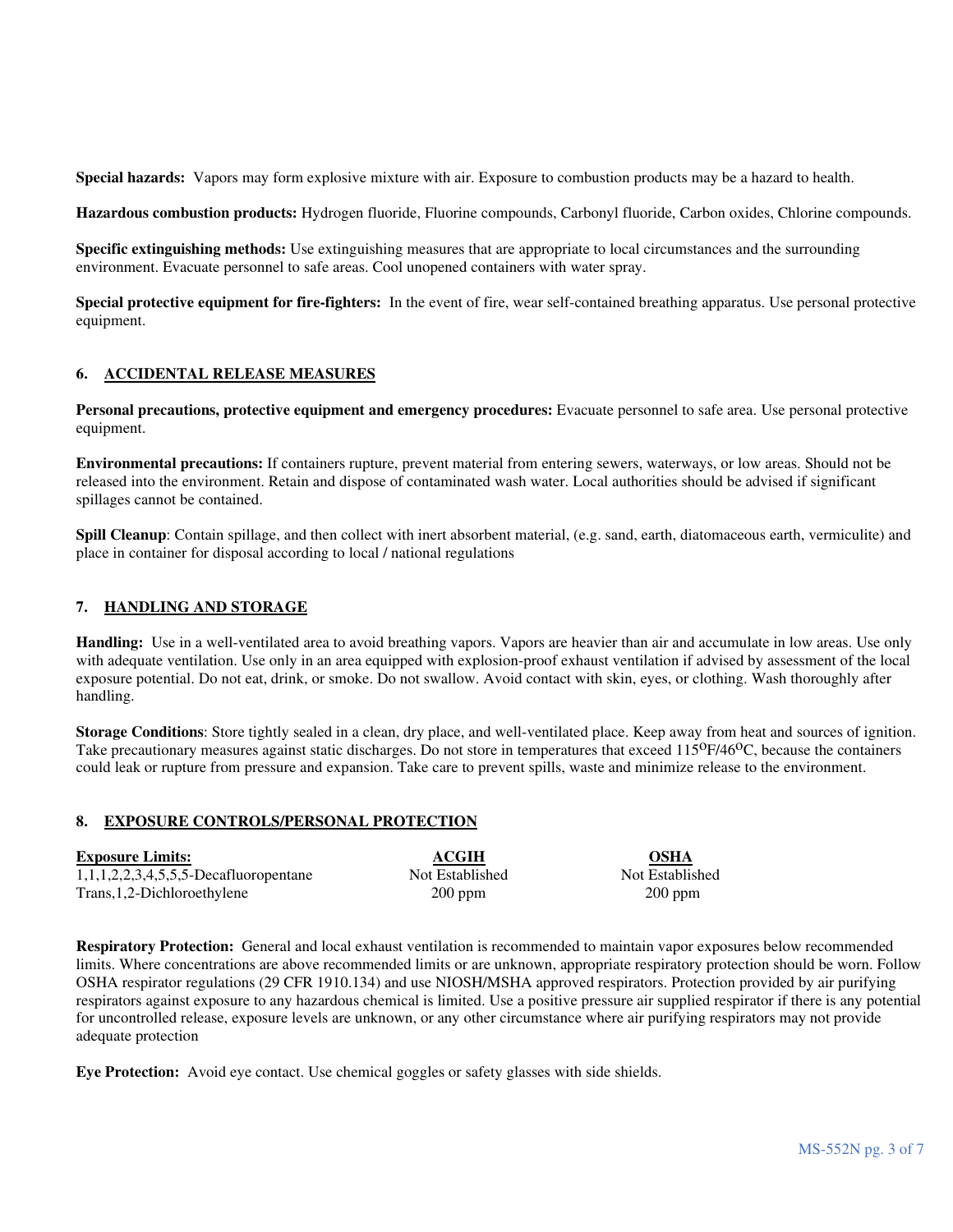**Skin Protection:** Avoid contact with skin. Use gloves impervious to this material (eg. Viton) when prolonged or frequently repeated contact occurs. For special applications, we recommend clarifying the resistance to chemicals of the protective gloves with the glove manufacturer. Wash hands before breaks and at the end of workday. Breakthrough time is not determined for the product. Change gloves often.

## **9. PHYSICAL AND CHEMICAL PROPERTIES**

| <b>Boiling Point:</b> $122^{\circ}F/50^{\circ}C$ | <b>Percent Volatile by Volume: 100</b>                      |  |
|--------------------------------------------------|-------------------------------------------------------------|--|
| <b>Density:</b> 1.35 g/cc $\omega$ 77°F/25°C     | <b>Vapor Pressure:</b> 349 mmHg @ $77^{\circ}F/25^{\circ}C$ |  |
| Vapor Density (Air=1): N.A.                      | Solubility in $H_2O$ : N.A.                                 |  |
| <b>pH</b> Information: Neutral                   | Evaporation Rate $(CC14=1)$ : N.A.                          |  |
| <b>Form:</b> Liquid                              | <b>Appearance:</b> Clear & Colorless                        |  |
| <b>Color:</b> Colorless                          | <b>Odor:</b> Slight                                         |  |

## **10. STABILITY AND REACTIVITY**

**Reactivity:** Not classified as a reactivity hazard.

**Chemical stability:** Stable under normal conditions.

**Possibility of hazardous reactions:** Vapors may form flammable mixture in the air. In use may form flammable/explosive vapor-air mixture.

**Material and Conditions to Avoid:** None known.

**Hazardous decomposition products:** No hazardous decomposition products are known.

# **11. TOXICOLOGICAL INFORMATION**

## **1,1,1,2,2,3,4,5,5,5-Decafluoropentane**

**Information on likely routes of exposure:** Inhalation, Skin contact, Ingestion, Eye contact **Acute Oral:** LD50: > 5000 mg/kg in rats **Acute Inhalation (vapor):** 4 hour LC50: 114 mg/l in rats **Acute Dermal:** LD50: > 5000 mg/kg in rats **Skin Corrosion/Irritation:** No skin irritation in rabbits. **Serious Eye Irritation/ Eye Irritation:** No eye irritation in rabbits. **Skin Sensitization:** No skin sensitization in Guinea pigs. **Respiratory Sensitization:** Not classified based on available information. **Germ Cell Mutagenicity:** Weight of evidence does not support classification as a germ cell mutagen. **Carcinogenicity:** Not classified based on available information. **Reproductive toxicity:** Weight of evidence does not support classification as a germ cell mutagen. **STOT-single exposure:** Not classified based on available information. **STOT-repeated exposure:** No significant health effects observed in animals at concentrations of 1mg/l/6h/d or less. **Aspiration toxicity:** Not classified based on available information.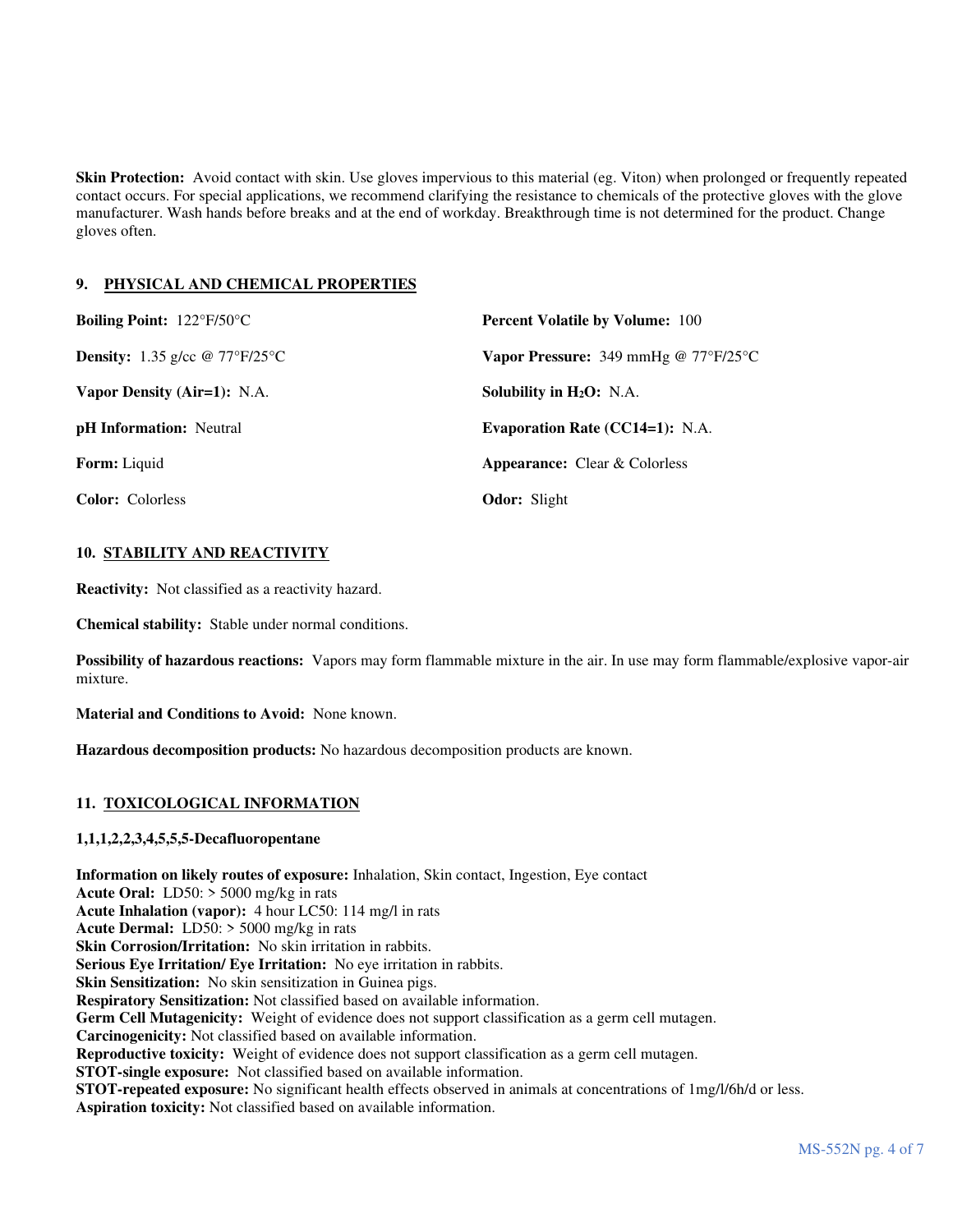#### **Trans-1,2-Dichloroethylene**

**Acute Oral:** LD50: 7902 mg/kg in rats. Method: OECD Test Guideline 420

**Acute Dermal:** LD50: > 5,000 mg/kg in rabbits. Method: OECD Test Guideline 402

**Acute Inhalation:** 4 hour LC50: 95.5 mg/l in rats. Test atmosphere: vapor. Method: OECD Test Guideline 403

**Skin Corrosion/Irritation:** Mild skin irritation in rabbits. Method: OECD Test Guideline 404

**Serious Eye Irritation/ Eye Irritation:** Eye irritation in rabbits. Reversing within 7 days. Method: OECD Test Guideline 405 **Skin Sensitization:** Not classified based on available information.

**Respiratory Sensitization:** Not classified based on available information.

**Germ Cell Mutagenicity:** In vitro and In vivo – Not Mutagenic. Weight of evidence does not support classification as a germ cell mutagen.

**Carcinogenicity:** Not classified based on available information.

**Reproductive toxicity:** Embryo-fetal development: Negative in rat by inhalation. Method: OECD Test Guideline 414

**STOT-single exposure:** May cause drowsiness and dizziness.

**STOT-repeated exposure:** No significant health effects observed in animals at concentrations of 250 ppmV/6h/d or less by inhalation. **Aspiration toxicity:** Not classified based on available information.

## **12. ECOLOGICAL INFORMATION**

## **1,1,1,2,2,3,4,5,5,5-Decafluoropentane:**

96 hour LC50 in Oncorhynchus mykiss (rainbow trout): 13.9 mg/l

96 hour LC50 in Pimephales promelas (fathead minnow): 27.2 mg/1

96 hour LC50 in Danio rerio (zebra fish): 13 mg/l

48 hour LC50 in Daphnia magna (Water flea): 11.7 mg/l

72 hour EC50 in Pseudokirchneriella subcapitata (Green algae): >120 mg/l

21 days NOEC in Daphnia magna (Water flea): 1.72 mg/l

**Biodegradability:** Not readily biodegradable. **Bioaccumulative potential:** Bioaccumulation is unlikely. **Mobility in soil:** No data available

### **Trans-1,2-Dichloroethylene**

96 hour LC50 in Lepomis marochirus (Bluegill sunfish): 135 mg/l. Based on data from similar materials. 48 hour EC50 in Daphnia magna (Water flea): 220 mg/l. Method: EPA-660/3-75-009 72 hour EC50 in Pseudokirchneriella subcapitata (Green algae): 36.36 mg/l. Method: OECD Test Guideline 201

**Biodegradability:** Not readily biodegradable. Method: OECD Test Guideline 301D **Bioaccumulative potential:** Partition coefficient: n-octanol/water: log Pow: 2.06

#### **13. DISPOSAL CONSIDERATIONS**

If recycling is not practicable, dispose of in compliance with local regulations. Remove to a permitted waste disposal facility. The product should not be allowed to enter drains, water courses or the soil.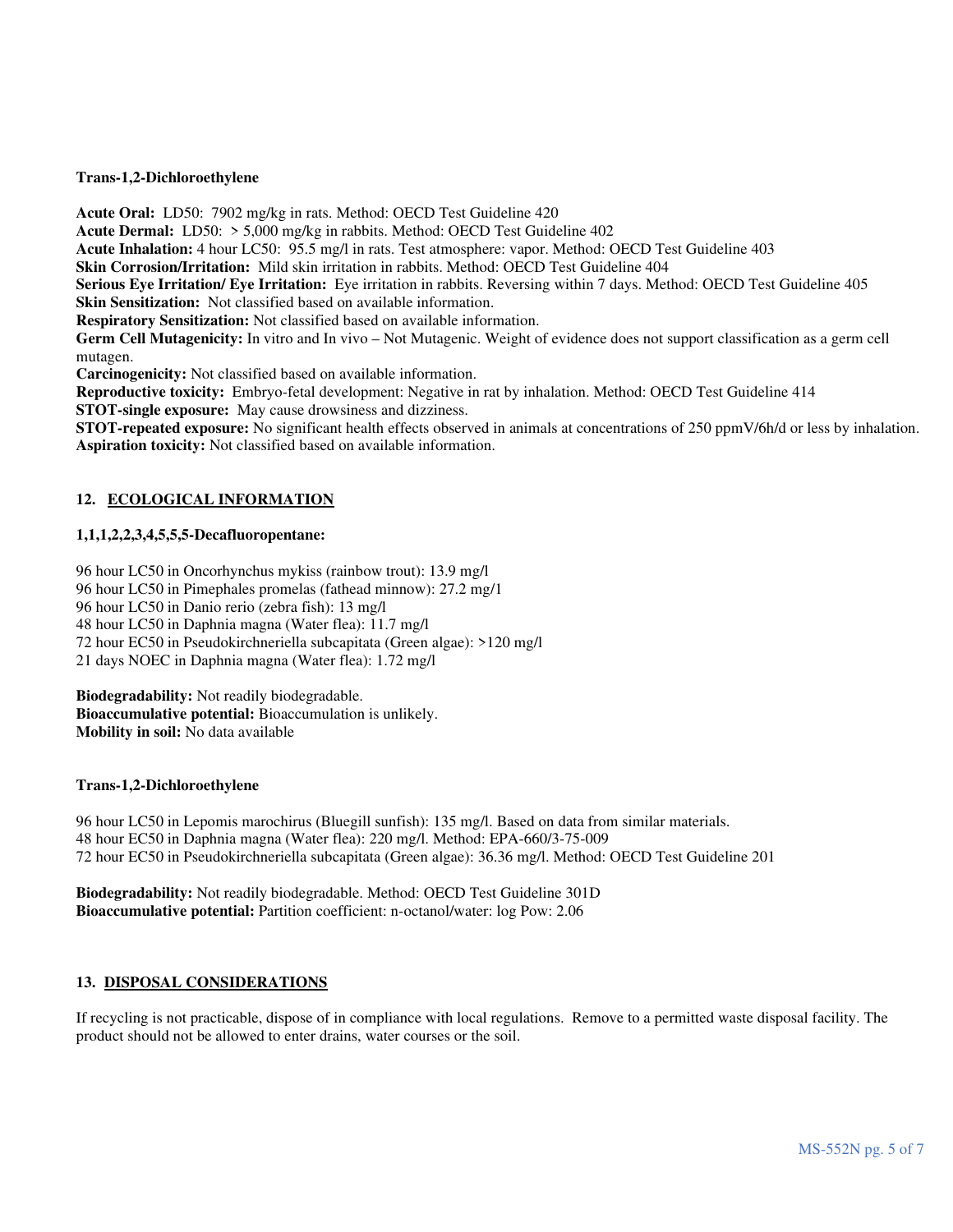## **14. TRANSPORT INFORMATION**

**U.S. DOT** Not Regulated

**IATA** Not Regulated

 **IMDG** Not Regulated

### **15. REGULATORY INFORMATION**

### **U.S. Federal Regulations**

**TSCA:** All ingredients are listed in TSCA inventory.

1,1,1,2,2,3,4,5,5,5-Decafluoropentane (CAS# 138495-42-8) - The United States Environmental Protection Agency has established a Significant New Use Rule (SNUR; 40 CFR 721.5645) for in this substance. Also, this substance requires an export notification under TSCA Section 12(b) and 40 CFR Part 707 Subpart D.

**CERCLA Reportable Quantity:** Trans-Dichloroethylene, 156-60-5: Component RQ is 1000 lbs.

**SARA 304 Extremely Hazardous Substances Reportable Quantity:** This material does not contain any components with a section 304 EHS RQ.

**SARA 302 Extremely Hazardous Substances Threshold Planning Quantity:** This material does not contain any components with a section 302 EHS RQ.

**SARA 311/312 Hazards:** Serious eye damage or eye irritation. Specific target organ toxicity (single or repeated exposure).

**SARA 313 Regulated Chemicals:** This material does not contain any chemical components with known CAS numbers that exceed the threshold (De Minimis) reporting levels established by SARA Title III, Section 313.

**California Proposition 65**: This product does not contain any chemicals known to the State of California to cause cancer and/or birth defects or other reproductive defects.